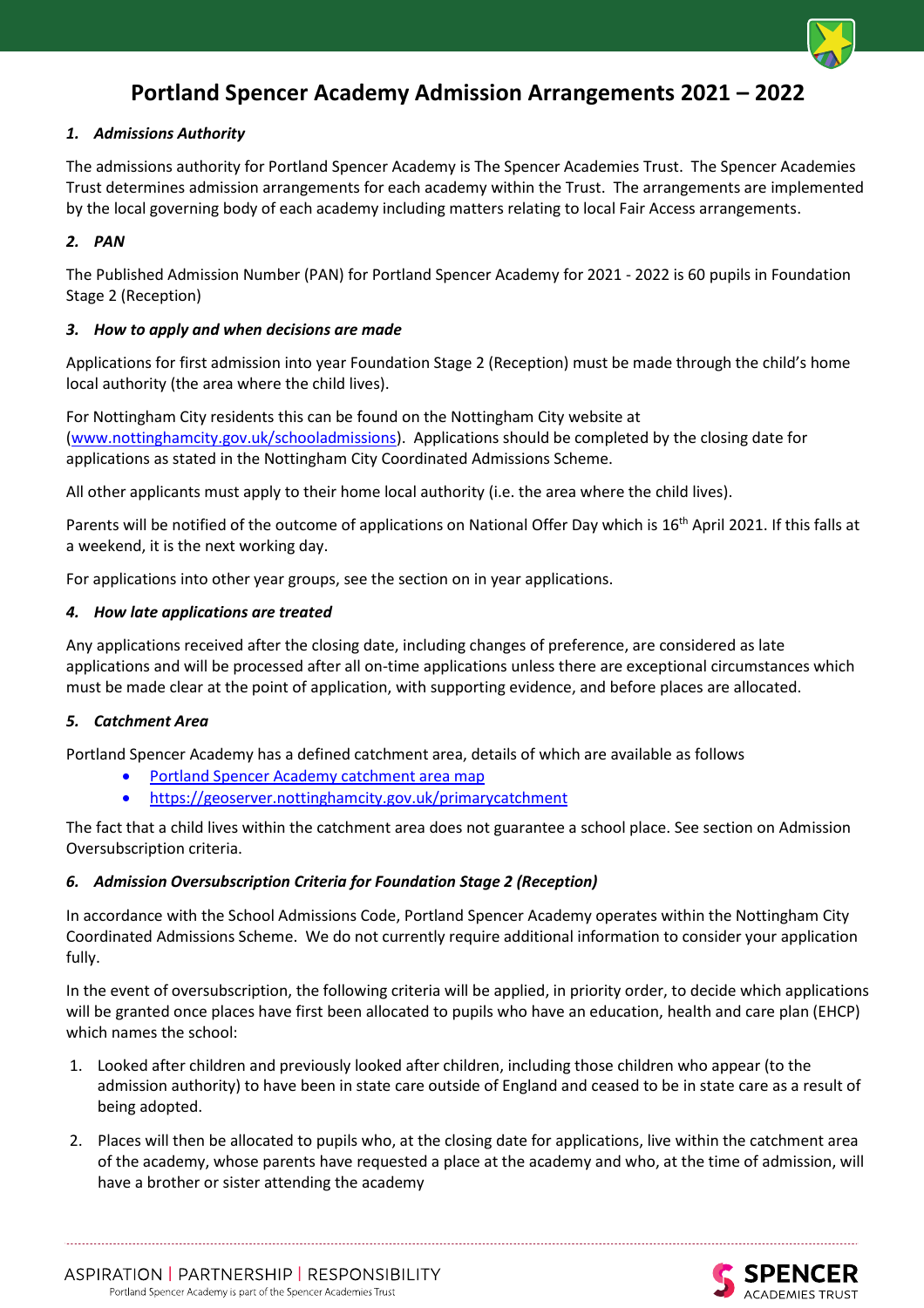- 3. Places will then be allocated to other pupils who, at the closing date for applications, live within the catchment area of the academy and whose parents have requested a place at the academy.
- 4. Places will then be allocated to pupils who live outside the catchment area of the academy, whose parents have requested a place at the academy and who, at the time of admission, will have a brother or sister attending the academy.
- 5. Places will then be allocated to other pupils who live outside the catchment area of the academy whose parents have requested a place at the academy.

**Multiple Births** Where one child of a multiple birth can be admitted under the normal admissions process, the other child/children will also be admitted.

# *7. Tie breaker for oversubscription criteria in any year group*

In the event of oversubscription, within each of the criteria, priority will be given to children who live nearest to the school, as measured in a straight line (by a computerised geographical information system) from a point on the Academy site to a point at the pupil's home, i.e. as the crow flies, both identified by the Local Land and Property Gazetteer.

In the event of two distances being equal and it is therefore not possible to differentiate between them, a method of random allocation by drawing lots will be used to allocate places (supervised by someone independent of the academy).

# *8. In Year Applications*

Portland Spencer Academy participates in Nottingham City's non-statutory In Year Admissions Scheme [\(www.nottinghamcity.gov.uk/schooladmissions\)](http://www.nottinghamcity.gov.uk/schooladmissions). The Spencer Academies Trust has regard to the DFE admissions Code in respect of in-year application requests.

# *9. Special consideration for all year groups*

In exceptional circumstances, special consideration may be given to children with particular medical needs, mobility support needs, special educational needs or other social circumstances that are supported by written evidence from a doctor, social worker or other relevant professional giving reasons why the school is the only school which could cater for the child's particular needs. The evidence must be presented at the time of application. The governing body will consider the written evidence provided to decide whether the application may be processed as 'special circumstances'.

Admission under 'special circumstances' will have priority over all but the first numbered criteria.

# *10. Admission of children outside the normal age group*

Parents may seek a place for their child outside of the normal age group, for example, if the child is gifted and talented or has experienced problems such as ill health. Children should only be educated out of the normal age group in very limited circumstances.

Parents/carer should submit a request in writing to the Principal as early as possible for consideration by the Admissions Authority. Decisions will be made on the basis of the circumstances of each case and in the best interests of the child concerned. This will include taking account of the parent's views; information about the child's academic, social and emotional development; where relevant, their medical history and the views of a medical professional; whether they have previously been educated out of their normal age group; and whether they may naturally have fallen into a lower age group if it were not for being born prematurely. The views of the Principal will also be taken into account.

Where we agree to a parent's request for their child to be admitted out of their normal age group and, as a consequence of that decision, the child will be admitted to the age group to which pupils are normally admitted to the school, the application will be processed as part of the main admissions round, unless the parental request is made too late for this to be possible, and on the basis of our determined admission arrangements only, including the application of oversubscription criteria where applicable.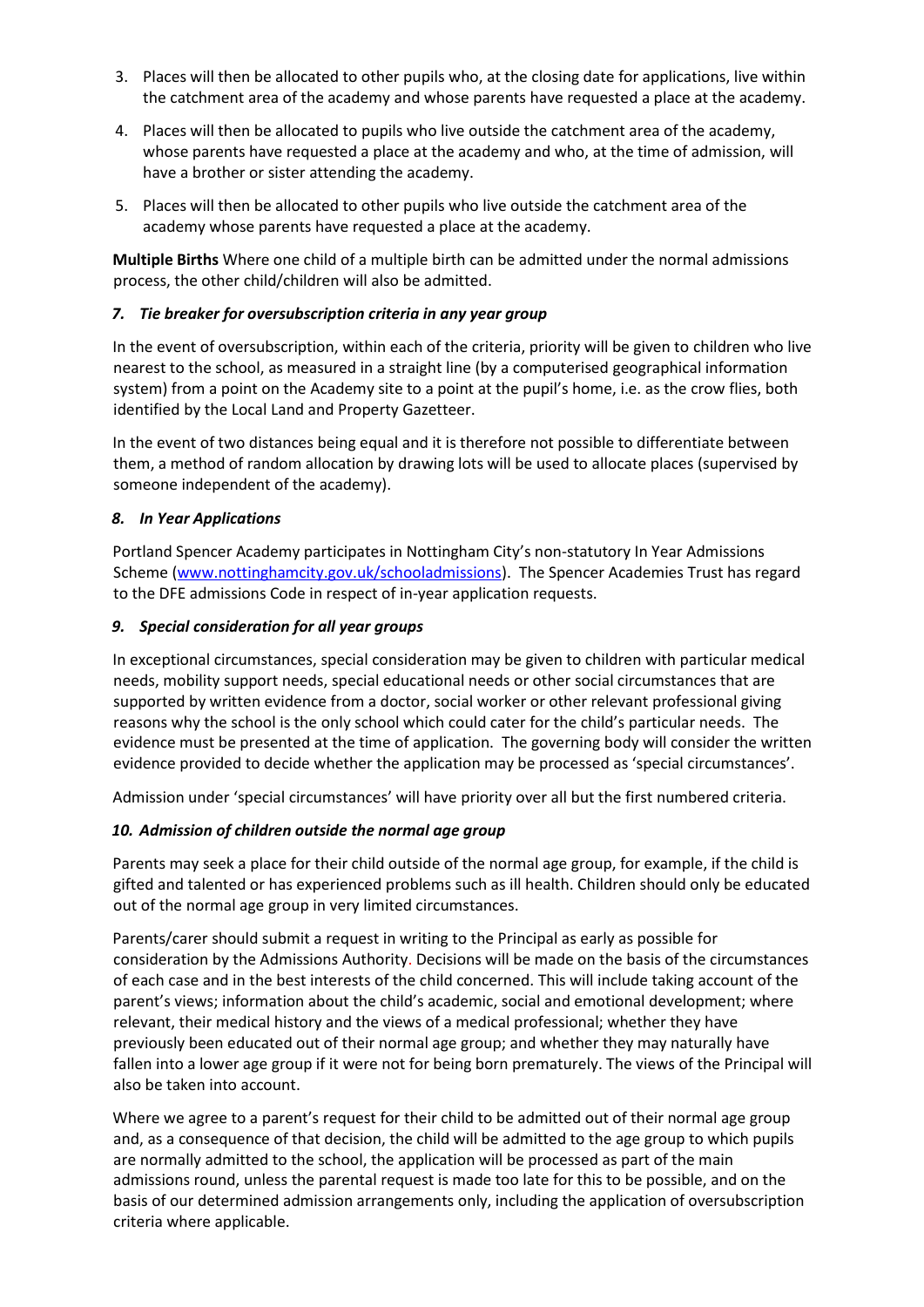Parents have a statutory right to appeal against the refusal of a place at a school for which they have applied. This right does not apply if they are offered a place at the school but it is not in their preferred age group.

# *11. Admission of children below compulsory school age and deferred entry to school (primary only)*

Admission authorities must provide for the admission of all children in the September following their fourth birthday. Where a place has been offered: a) that child is entitled to a full-time place in the September following their fourth birthday; b) the child's parents can defer the date their child is admitted to the school until later in the school year; and c) where the parents wish, children may attend part-time until later in the school year.

The academy takes account of the most recent guidance from the DFE when considering such requests: [www.gov.uk/government/publications/summer-born-children-school-admission](http://www.gov.uk/government/publications/summer-born-children-school-admission)

# *12. Right of appeal*

If your child is not allocated a place then you have a statutory right of appeal. Details of how to do this can be found in the letter refusing your application.

# **13.** *Waiting lists*

Where an application has been refused because the number of applications received has exceeded the number of places available, waiting lists will be maintained from offer day (for admission to the intake year) or, for in-year applications, the date when the application was refused.

Applications are only placed on the waiting list for a school where they have been refused a place and where it is ranked above a preference that has been allocated.

Priority on the waiting list will be determined by reference to the admission criteria and not by the date an application was received.

Waiting lists are maintained in partnership with Nottingham City until the until the end of the academic year to which the application applies for reception year to year 5. Waiting lists will not be maintained for year 6.

Inclusion on a waiting list does not mean that a place will eventually become available.

# *14. Repeat applications*

Repeat applications on behalf of the same child, for admission in the same academic year, will not be considered unless the applicant can provide evidence that there has been a significant change in the particular circumstances of that child.

# *15. False information*

Where the offer of a place is found to be based on fraudulent or intentionally misleading information on the application, which effectively denied a place to a child with a stronger claim to the place at the school, the offer of a place may be withdrawn.

Where a child has started attending the school on the basis of fraudulent or intentionally misleading information, the place may be withdrawn depending on the length of time that the child has been at the school.

Where the place or an offer has been withdrawn, the application will be reconsidered and the usual statutory right of appeal made available if a place is subsequently refused.

# *16. Definitions*

- **Attending school** is taken to be on roll at a school for the purposes of admissions.
- **Looked after and previously looked after.** A looked after child is a child who is (a) in the care of a local authority, or (b) being provided with accommodation by a local authority in the exercise of their social services functions in accordance with section 22(1) of the Children Act 1989 at the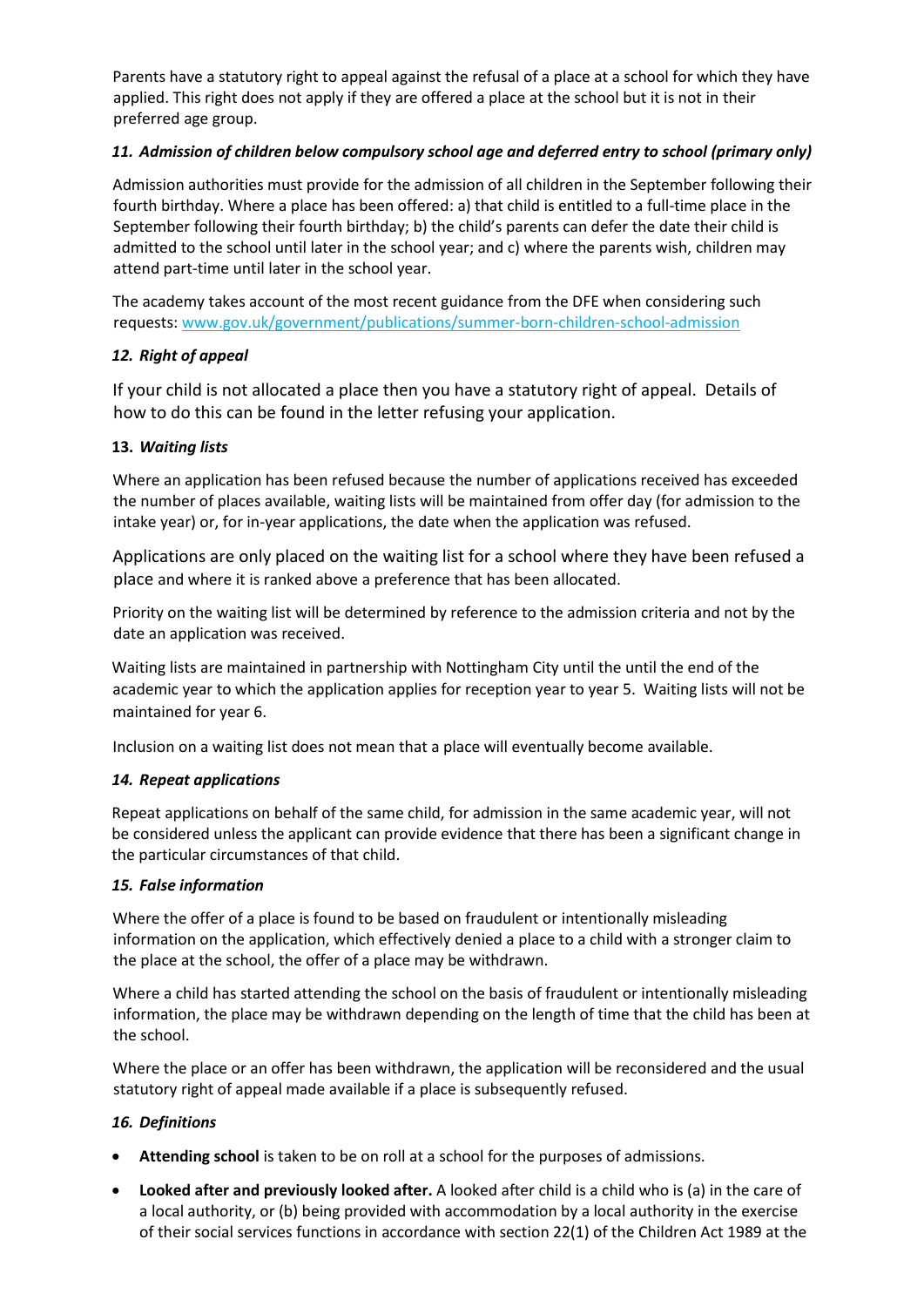time of making an application to a school. Previously looked after children are children who were looked after, but ceased to be so because they were adopted (or became subject to a child arrangements order or special guardianship order). This includes children who were adopted under the Adoption Act 1976 and children who were adopted under section 46 of the Adoption and Children Act 2002. Child arrangements orders are defined in section 8 of the Children Act 1989, as amended by section 12 of the Children and Families Act 2014. Child arrangements orders replace residence orders and any residence order in force prior to 22 April 2014 is deemed to be a child arrangements order. Section 14A of the Children Act 1989 defines a 'special guardianship order' as an order appointing one or more individuals to be a child's special guardian (or special guardians).

**Home Address** The child's place of residence is taken to be the parental home, other than in the case of children fostered by a local authority, where either the parental address or that of the foster parent may be used. If a child's parents live at separate addresses, the address where the child permanently spends at least three 'school' nights (Sunday, Monday, Tuesday, Wednesday or Thursday) will be taken to be the place of residence. Addresses of other relatives or friends will not be considered as the place of residence, even if the child stays there for all or part of the week. Evidence that a child's place of residence is permanent may also be sought by the governing body. **The evidence should prove that a child lived at the address at the time of the application with the exception of applications from families of Service and Crown personnel where the address at which the child will live will be used when applying criteria, as long as parents have provided robust evidence of their intended address.** Informal arrangements between parents will not be taken into consideration.

- **Parents** For school admissions the school will consider the following as parents:
	- o the mother of the child
	- o an adoptive parent
	- $\circ$  the father of the child where he was married to the mother either when the child was born or at a later date
	- o the father of the child if (since 1 December 2003) he was registered as the father on the birth certificate
	- $\circ$  any other person who has acquired 'parental responsibility through the courts
- **Siblings**: For school admissions the school will consider the following as sibling:
	- o a brother or sister who share the same parents
	- $\circ$  a half-brother or half-sister or legally adopted child living at the same address as the child
	- o a child looked after by a local authority placed in a foster family with other school age children
	- $\circ$  stepchildren or children who are not related but live as a family unit, where parents both live at the same address as the child.